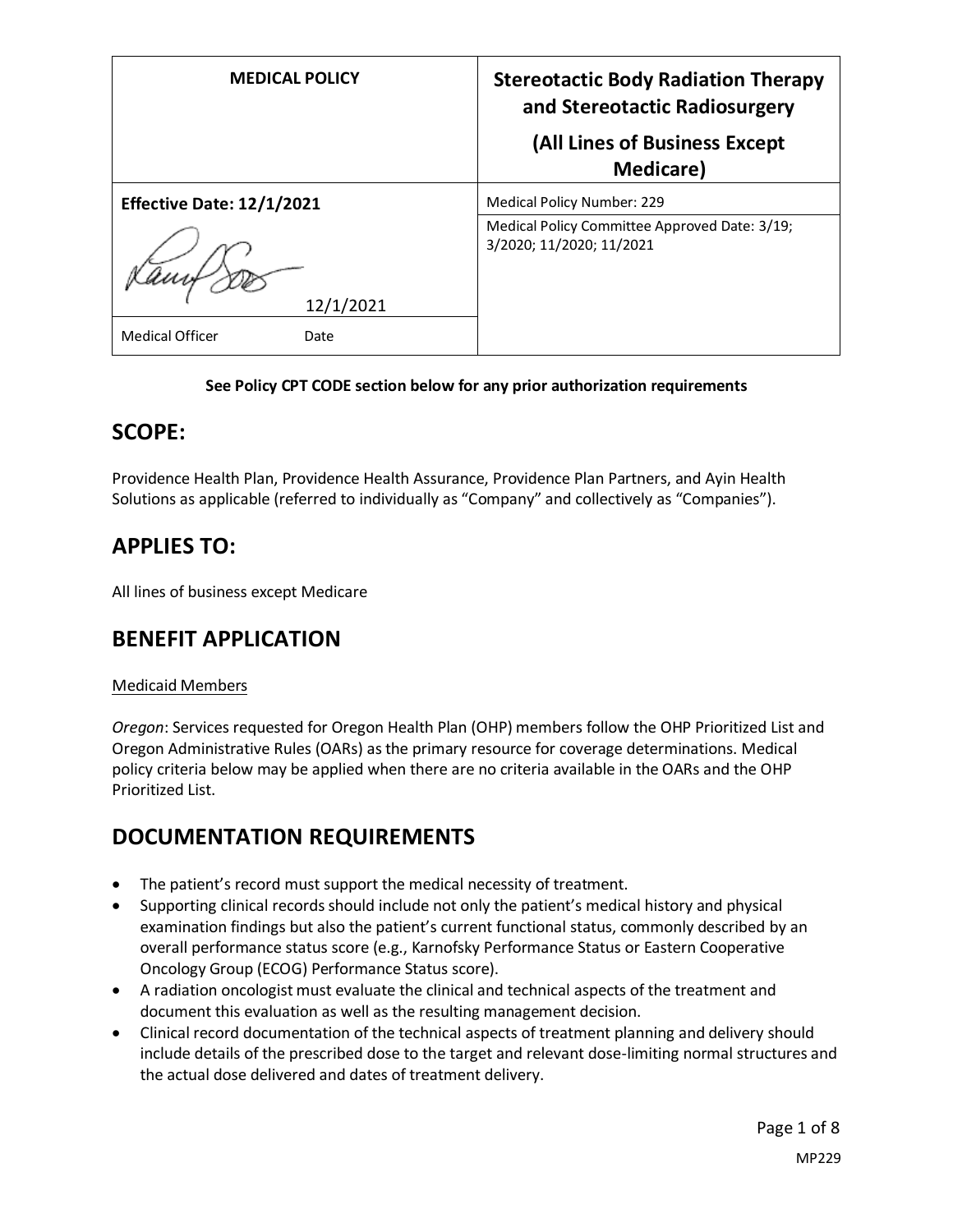**(All Lines of Business Except Medicare)**

# **POLICY CRITERIA**

This policy is based on the American Society for Radiation Oncology (ASTRO) policies on stereotactic body radiation therapy (SBRT) and stereotactic radiosurgery (SRS). $1/2$  These policies were last identified on 10/22/2021.

#### **Stereotactic Body Radiation Therapy (SBRT)**

- I. SBRT may be considered medically necessary and covered for primary malignant tumors of the lung, liver, kidney, adrenal gland, pancreas, bone, and prostate, and primary malignant and benign tumors of the spine and spinal cord when the patient's general medical condition (namely, the performance status) must justify aggressive, curative treatment to a primary, non-metastatic tumor and is specifically documented in the medical record.
- II. SBRT may be considered medically necessary and covered for the treatment of secondary, or metastatic, tumors and recurrent tumors or any tumor arising within or near previously irradiated volumes when at least one of the following criteria (A.- B.) is met and specifically documented in the medical record:
	- a. The patient's general medical condition (namely, the performance status) justifies aggressive local therapy to one or more deposits of metastatic cancer in an effort either to (1.-2.):
		- i. Achieve total disease clearance in the setting of oligometastatic disease **or**
		- ii. To reduce the patient's overall burden of systemic disease for a specifically defined clinical benefit, **or**
	- b. Recurrent disease requiring palliation or any tumor cannot be treated as effectively or safely by other radiotherapy methods due to proximity of previously irradiated volumes and a high level of precision and accuracy is needed to minimize the risk of injury to surrounding normal tissues.
- III. SBRT is considered **not medically necessary** and is not covered when either criteria I. or II. above is not met, including but not limited to the following circumstances (A.-C.):
	- A. Treatment is unlikely to result in clinical cancer control and/or functional improvement.
	- B. The tumor burden cannot be completely targeted with acceptable risk to nearby critical normal structures.
	- C. Patients with poor performance status (Karnofsky Performance Status less than 40 or ECOG Status of 3 or worse; see below for further scoring information regarding Karnofsky Performance Status and ECOG Status).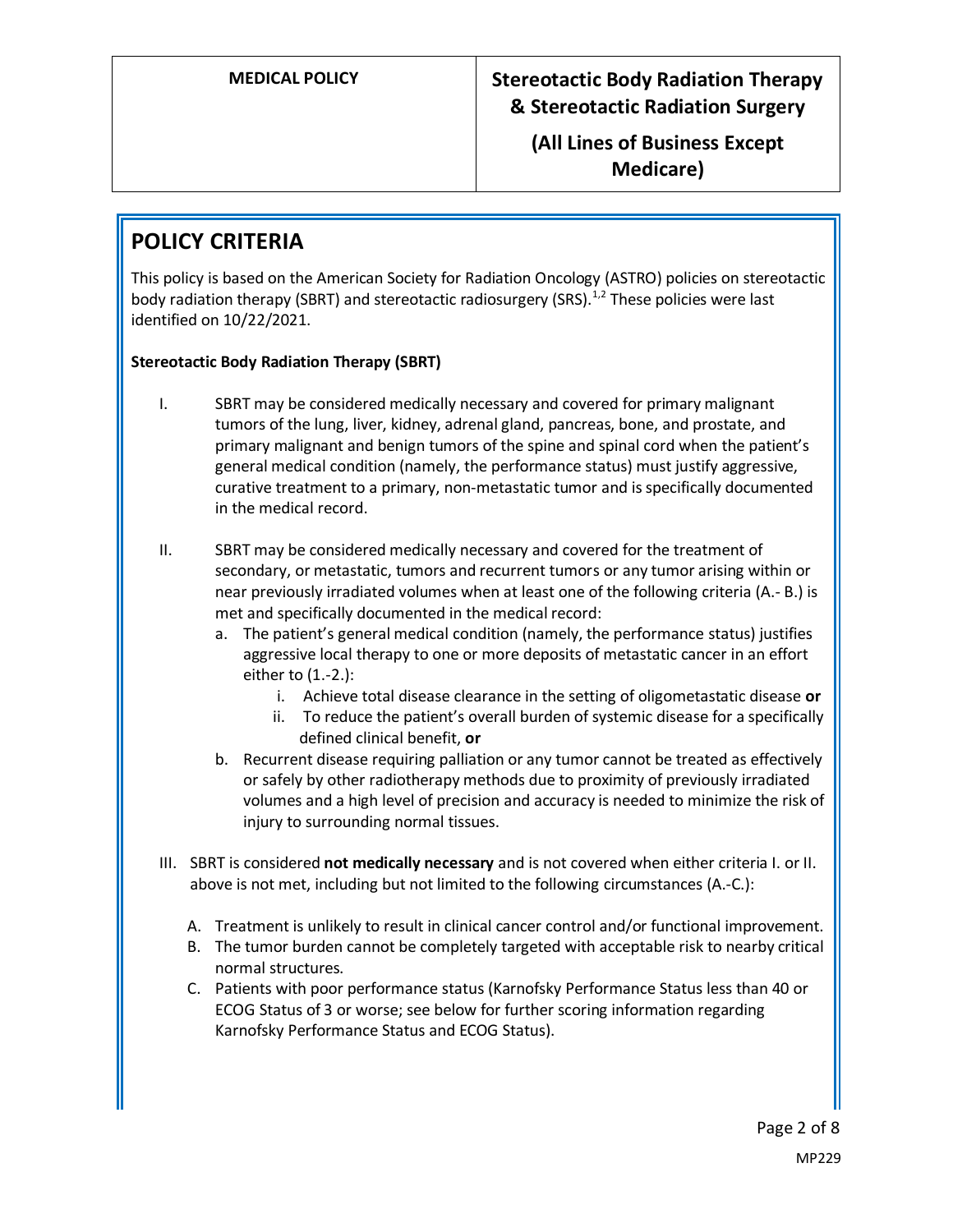### **(All Lines of Business Except Medicare)**

#### **Stereotactic Radiosurgery (SRS)**

- IV. SRS may be considered **medically necessary and covered** when at least one of the following indications are met (A.-I):
	- A. Primary central nervous system malignancies, generally used as a boost or salvage therapy for lesions <5 cm.
	- B. Primary and secondary tumors involving the brain parenchyma, meninges/dura or immediately adjacent bony structures.
	- C. Benign brain tumors such as meningiomas, acoustic neuromas, other schwannomas, pituitary adenomas, pineocytomas, craniopharyngiomas, glomus tumors orhemangioblastomas.
	- D. Arteriovenous malformations and cavernous malformations.
	- E. Other cranial non-neoplastic conditions such as trigeminal neuralgia and select cases of medically refractory epilepsy, movement disorders such as Parkinson's disease and essential tremor, and hypothalamic hamartomas.
	- F. As a boost treatment for larger cranial or spinal lesions that have been treated initially with external beam radiation therapy or surgery (e.g., sarcomas, chondrosarcomas, chordomas, and nasopharyngeal or paranasal sinus malignancies).
	- G. Metastatic brain, independent of the number of lesions if other positive clinical indications exist, with stable systemic disease, Karnofsky Performance Status 40 or greater (and expected to return to 70 or greater with treatment), and otherwise reasonable survival expectations, OR ECOG Performance Status of 3 or less (or expected to return to 2 or less with treatment).
	- H. Relapse in a previously irradiated cranial where the additional stereotactic precision is required to avoid unacceptable vital tissue radiation.
	- I. Patients treated under the paradigm of Coverage with Evidence Development (CED) provided the patient is enrolled in either an IRB-approved clinical trial or in a multiinstitutional patient registry adhering to Medicare requirements for CED
- V. SRS is considered **not medically necessary** and is not covered when criterion VII. above is not met, including but not limited to the following circumstances (A.-D.):
	- A. Treatment unlikely to result in functional improvement or clinically meaningful disease stabilization, not otherwise achievable.
	- B. Patients with wide-spread cerebral or extra-cranial metastases with limited life expectancy unlikely to gain clinical benefit within their remaining life.
	- C. Patients with poor performance status (Karnofsky Performance Status less than 40 or ECOG Performance greater than 3); see below for further scoring information regarding Karnofsky and ECOG Performance Status scales.
	- D. For ICD-10 codes G25.0-G25.2, essential tremor, coverage should be limited to the patient who cannot be controlled with medication, has major systemic disease or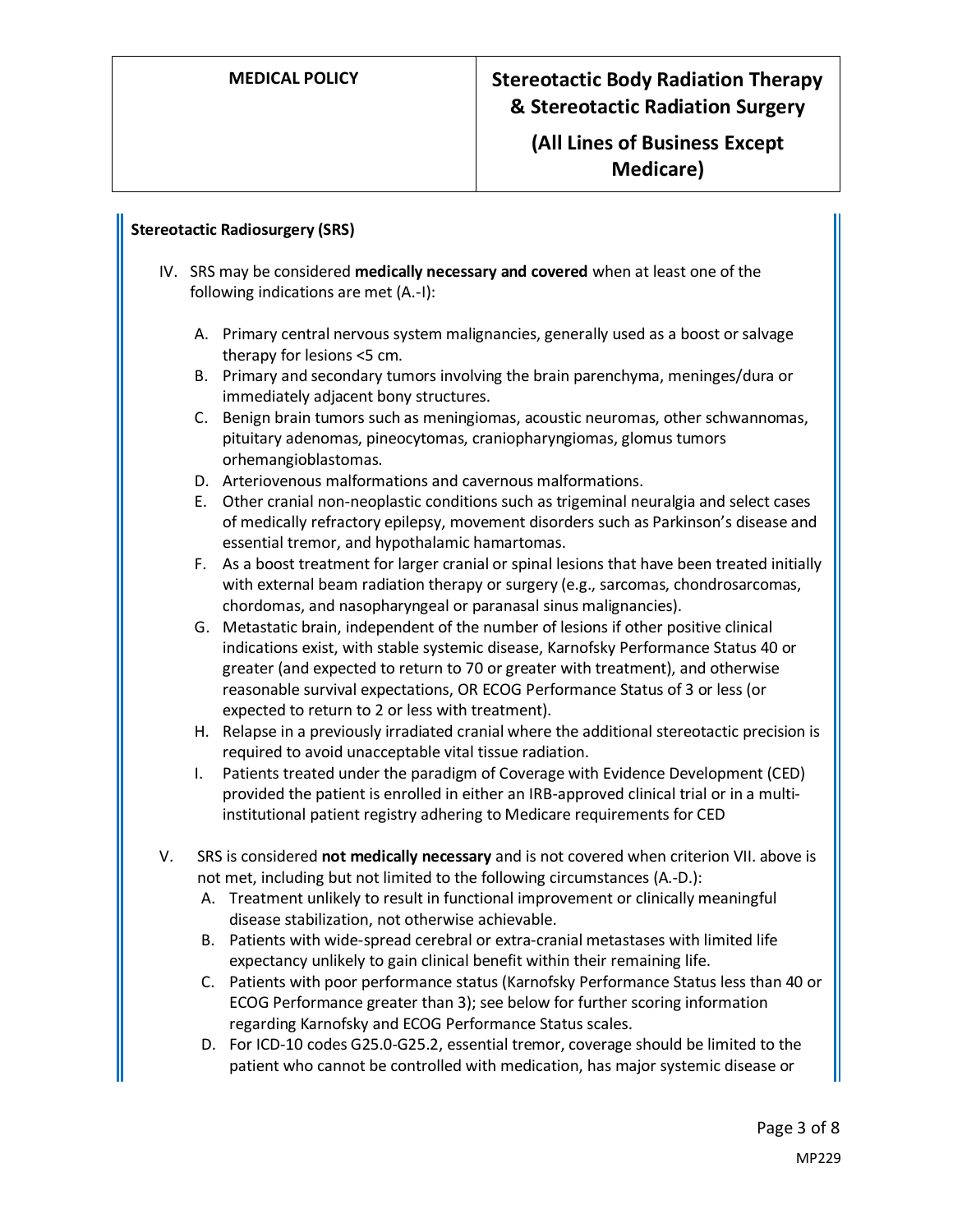**(All Lines of Business Except Medicare)**

coagulopathy, and who is unwilling or unsuited for invasive surgical procedure. Coverage should further be limited to unilateral thalamotomy.

### **POLICY GUIDELINES**

#### **Karnofsky Performance Status Scale**

- **100:** Normal, no complaints, no evidence of disease.
- **90:** Able to carry on normal activity; minor signs or symptoms of disease.
- **80**: Normal activity with effort; some signs or symptoms of disease.
- **70:** Cares for self; unable to carry on normal activity or to do active work.
- **60:** Requires occasional assistance but is able to care for most needs.
- **50:** Requires considerable assistance and frequent medical care.
- **40:** Disabled; requires special care and assistance.
- **30:** Severely disabled; hospitalization is indicated although death not imminent.
- **20:** Very sick; hospitalization necessary; active supportive treatment is necessary.
- **10:** Moribund, fatal processes progressing rapidly.
- **0:** Dead.

#### **ECOG Performance Status Scale**

- **Grade 0:** Fully active, able to carry on all pre-disease performance without restriction.
- **Grade 1:** Restricted in physically strenuous activity but ambulatory and able to carry out work of a light or sedentary nature, e.g., light house work, office work.
- **Grade 2:** Ambulatory and capable of all self-care but unable to carry out and work activities. Up and about more than 50 percent of waking hours.
- **Grade 3:** Capable of only limited self-care, confined to bed or chair more than 50 percent of waking hours.
- **Grade 4:** Completely disabled. Cannot carry on any self-care. Totally confined to bed or chair.
- **Grade 5:** Dead.

#### **BILLING GUIDELINES**

CPT codes 77373, 77435, G0339, and G0340 will only be considered medically necessary and covered when billed with one of the following ICD-10 diagnosis codes:

• C00.0-C10.8

• C19-C21.8

• C22.0-C22.9

- C34.00-C34.92
- C40.00-C41.9
- C51.0-C58

# Page 4 of 8

- C11.0-C14.8
- C25.0-C25.9
- C30.0-C32.9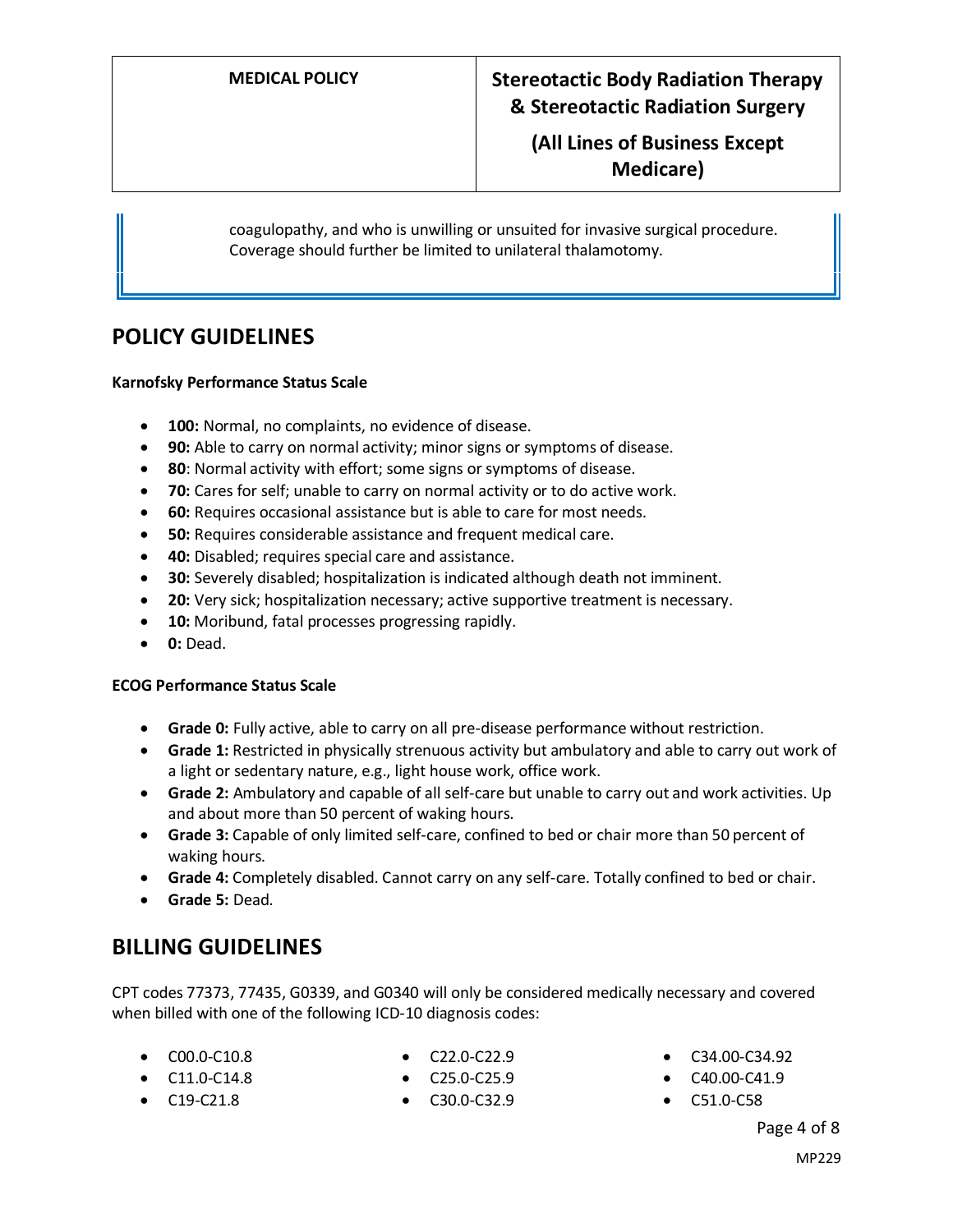| <b>MEDICAL POLICY</b>                  |                                        | <b>Stereotactic Body Radiation Therapy</b><br>& Stereotactic Radiation Surgery |
|----------------------------------------|----------------------------------------|--------------------------------------------------------------------------------|
|                                        |                                        | (All Lines of Business Except<br>Medicare)                                     |
| C61                                    | C <sub>79</sub> .40-C <sub>79.49</sub> | G25.0-G25.2<br>$\bullet$                                                       |
| C64.1-C65.9                            | C <sub>79.51</sub> -C <sub>79.52</sub> | G40.411-G40.419                                                                |
| C70.0-C70.9<br>C71.0-C71.9             | C79.70-C79.72<br>C79.89-C79.9          | G40.301-G40.319<br>G40.911-G40.919                                             |
| $C$ 72.0- $C$ 72.1                     | D <sub>16.6</sub>                      | G50.0                                                                          |
| C <sub>72.20</sub> -C <sub>72.59</sub> | D32.0-D32.9<br>$\bullet$               | G <sub>50.8</sub><br>$\bullet$                                                 |
| C74.00-C74.92                          | D33.0-D33.4                            | G50.9                                                                          |
| C75.1-C75.5                            | D35.2-D35.6                            | G51.0-G51.9                                                                    |
| C76.2-C76.3                            | D42.0-D42.9                            | G52.0-G53                                                                      |
| C77.0-C77.9                            | D43.0-D43.4                            | Q28.2-Q28.3                                                                    |
| C78.00-C78.02                          | D43.8-D43.9<br>$\bullet$               | T66.XXXA                                                                       |
| C78.7                                  | D44.3-D44.7                            | Z92.3                                                                          |
| C79.00-C79.02                          | D49.6-D49.7                            |                                                                                |
| C79.31-C79.32                          | G20-G21.4                              |                                                                                |

All other diagnosis codes billed with 77373, 77435, G0339, and G0340 will deny as not medically necessary and not covered.

CPT codes 77371, 77372, and 77432 will only be considered medically necessary and covered when billed with one of the following ICD-10 diagnosis codes:

| $\bigcirc$ | C <sub>11.0</sub> -C <sub>11.9</sub> | $\circ$  | D33.0-D33.2 | $\circ$ | G40.301-G40.319 |
|------------|--------------------------------------|----------|-------------|---------|-----------------|
| $\circ$    | C30.0-C31.9                          | $\circ$  | D33.3       | $\circ$ | G40.411-G40.419 |
| ∩          | C70.0-C70.9                          | $\Omega$ | D35.2-D35.5 | $\circ$ | G40.911-G40.919 |
| $\bigcirc$ | C71.0-C71.9                          | $\Omega$ | D35.6       | $\circ$ | G50.0           |
| $\bigcirc$ | C72.20-C72.59                        | $\Omega$ | D42.0-D42.9 | $\circ$ | G50.8           |
| $\bigcirc$ | C <sub>75.1</sub> -C <sub>75.5</sub> | $\Omega$ | D43.0-D43.4 | $\circ$ | G50.9           |
| $\bigcirc$ | C79.31-C79.32                        | $\Omega$ | D43.8-D43.9 | $\circ$ | G51.0-G51.9     |
| $\bigcirc$ | C79.40-C79.49                        | $\Omega$ | D44.3-D44.7 | $\circ$ | G52.0-G53       |
| $\circ$    | C79.51-C79.52                        | $\Omega$ | D49.6-D49.7 | $\circ$ | Q28.2-Q28.3     |
| $\bigcirc$ | C79.89-C79.9                         | $\Omega$ | G20-G21.4   | O       | T66.XXXA        |
| $\circ$    | D32.0-D32.9                          | Ω        | G25.0-G25.2 |         |                 |

All other diagnosis codes billed with 77371, 77372, and 77432 will deny as not medically necessary and not covered.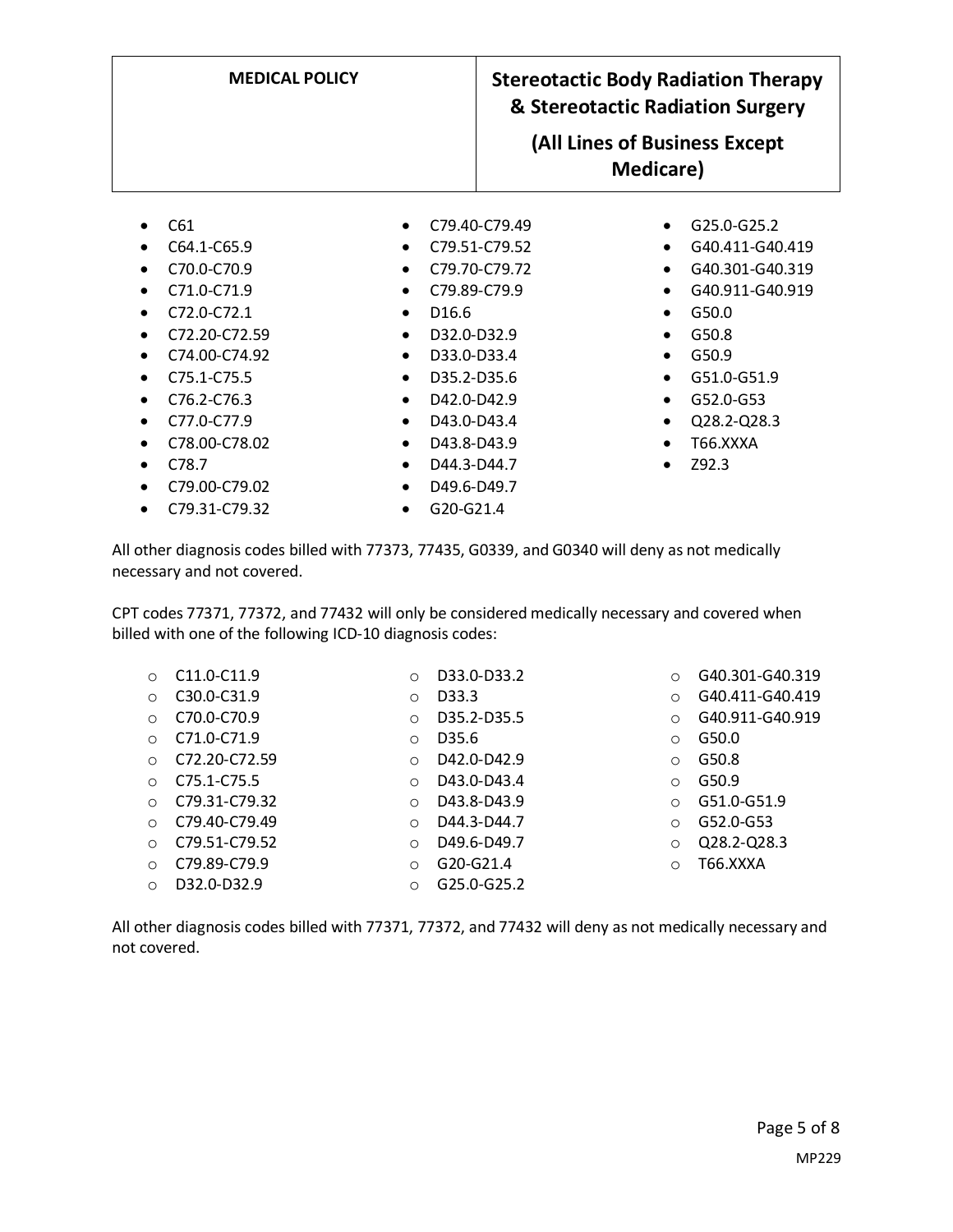**(All Lines of Business Except Medicare)**

# **CPT CODES**

| <b>All Lines of Business Except Medicare</b> |                                                                                                                                                                                                                                                                             |  |  |  |  |  |
|----------------------------------------------|-----------------------------------------------------------------------------------------------------------------------------------------------------------------------------------------------------------------------------------------------------------------------------|--|--|--|--|--|
| No Prior Authorization Required              |                                                                                                                                                                                                                                                                             |  |  |  |  |  |
| 77371                                        | Radiation treatment delivery, stereotactic radiosurgery (SRS), complete course of<br>treatment of cranial lesion(s) consisting of 1 session; multi-source Cobalt 60 based                                                                                                   |  |  |  |  |  |
| 77372                                        | Radiation treatment delivery, stereotactic radiosurgery (SRS), complete course of<br>treatment of cranial lesion(s) consisting of 1 session; linear accelerator based                                                                                                       |  |  |  |  |  |
| 77373                                        | Stereotactic body radiation therapy, treatment delivery, per fraction to 1 or more<br>lesions, including image guidance, entire course not to exceed 5 fractions                                                                                                            |  |  |  |  |  |
| 77432                                        | Stereotactic radiation treatment management of cranial lesion(s) (complete course of<br>treatment consisting of 1 session)                                                                                                                                                  |  |  |  |  |  |
| 77435                                        | Stereotactic body radiation therapy, treatment management, per treatment course, to 1<br>or more lesions, including image guidance, entire course not to exceed 5 fractions                                                                                                 |  |  |  |  |  |
| G0339                                        | Image-guided robotic linear accelerator-based stereotactic radiosurgery, complete<br>course of therapy in one session or first session of fractionated treatment                                                                                                            |  |  |  |  |  |
| G0340                                        | Image-guided robotic linear accelerator-based stereotactic radiosurgery, delivery<br>including collimator changes and custom plugging, fractionated treatment, all lesions,<br>per session, second through fifth sessions, maximum five sessions per course of<br>treatment |  |  |  |  |  |

## **DESCRIPTION**

#### **Stereotactic Body Radiation Therapy (SBRT)**

The American Society for Radiation Oncology (ASTRO) describes SBRT as the following:

"SBRT is a radiation treatment modality that couples a high degree of anatomic targeting accuracy and reproducibility with very high doses of extremely precise, externally generated, ionizing radiation. The therapeutic intent of SBRT is to maximize cell-killing effect on the target(s) while minimizing radiation-related injury in adjacent normal tissues. SBRT is used to treat extra-cranial sites as opposed to stereotactic radiosurgery (SRS), which is used to treat intra-cranial.

The adjective 'stereotactic' describes a procedure during which a target lesion is localized relative to a known three dimensional reference system that allows for a high degree of anatomic accuracy. Examples of devices used in SBRT for stereotactic guidance may include a body frame with external reference markers in which a patient is positioned securely, a system of implanted fiducial markers that can be visualized with low-energy (kV) X-rays and CT imaging based systems used to confirm the location of a tumor immediately prior to treatment."<sup>1</sup>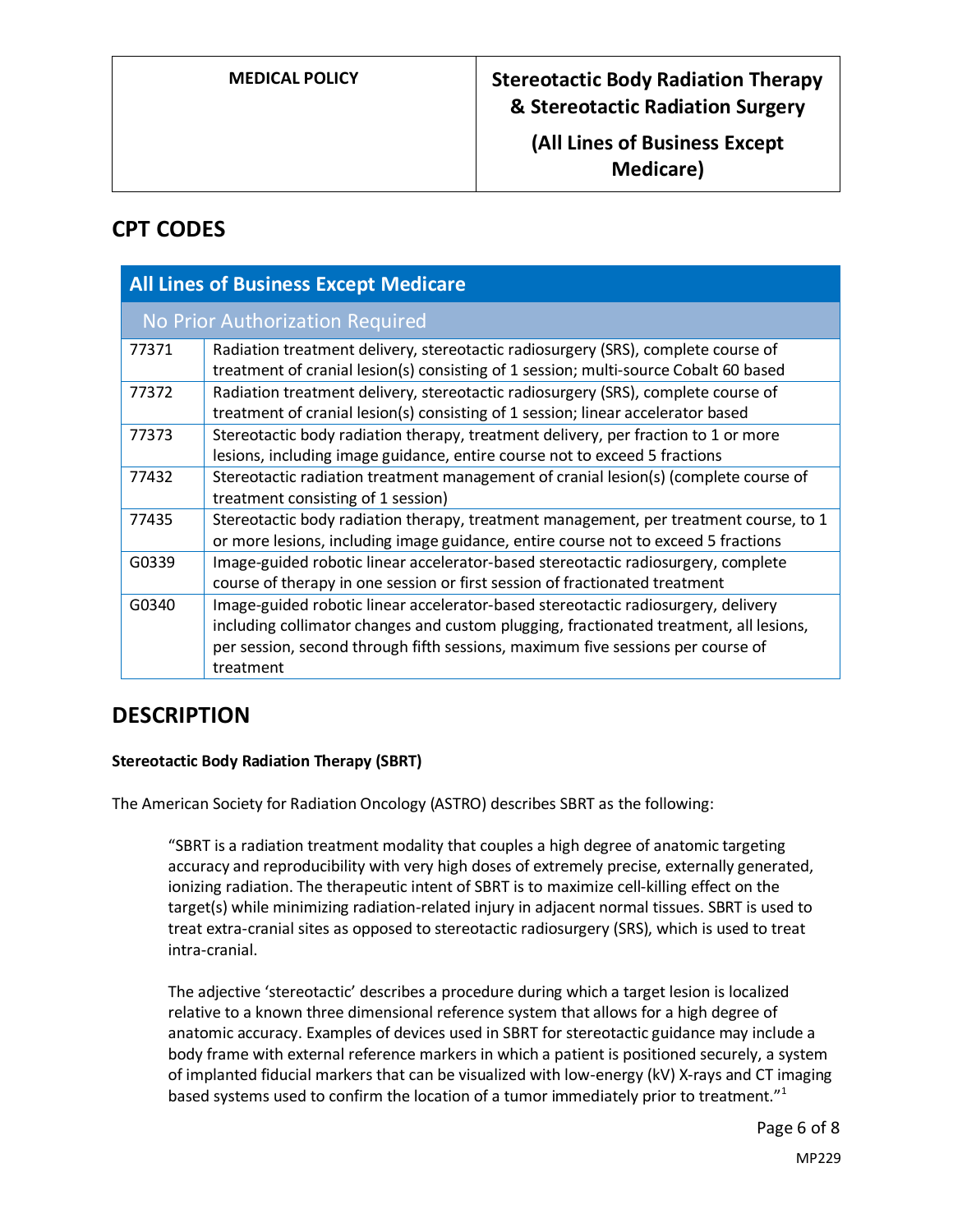## **(All Lines of Business Except Medicare)**

#### **Stereotactic Radiosurgery**

The American Society for Radiation Oncology (ASTRO) describes SRS as the following:

"Stereotactic radiosurgery (SRS) is a distinct discipline that utilizes externally generated ionizing radiation to inactivate or eradicate definite target(s) in the head without the need to make an incision. To assure quality of patient care, the procedure involves a multidisciplinary team consisting of a neurosurgeon, radiation oncologist and medical physicist. (For a subset of tumors involving the skull base, the multidisciplinary team may include a head and neck surgeon with training in SRS).

For the purpose of this document, SRS is strictly defined as radiation therapy delivered in one to five fractions via stereotactic guidance, with approximately 1 mm targeting accuracy to intracranial targets and selected tumors around the base of the skull.

SRS couples anatomic accuracy and reproducibility with very high doses of highly precise, externally generated, ionizing radiation, thereby maximizing the ablative effect on the target(s) while minimizing collateral damage to adjacent tissues. The adjective 'stereotactic' describes a procedure during which a target lesion is localized relative to a known three-dimensional reference system that allows for a high degree of anatomic accuracy. Examples of devices used in SRS for stereotactic guidance may include a rigid head frame affixed to a patient, fixed bony landmarks, a system of implanted fiducial markers or other similar systems."<sup>2</sup>

## **INSTRUCTIONS FOR USE**

Company Medical Policies serve as guidance for the administration of plan benefits. Medical policies do not constitute medical advice nor a guarantee of coverage. Company Medical Policies are reviewed annually and are based upon published, peer-reviewed scientific evidence and evidence-based clinical practice guidelines that are available as of the last policy update. The Companies reserve the right to determine the application of Medical Policies and make revisions to Medical Policies at any time. Providers will be given at least 60-days notice of policy changes that are restrictive in nature.

The scope and availability of all plan benefits are determined in accordance with the applicable coverage agreement. Any conflict or variance between the terms of the coverage agreement and Company Medical Policy will be resolved in favor of the coverage agreement.

## **REGULATORY STATUS**

#### Mental Health Parity Statement

Coverage decisions are made on the basis of individualized determinations of medical necessity and the experimental or investigational character of the treatment in the individual case. In cases where